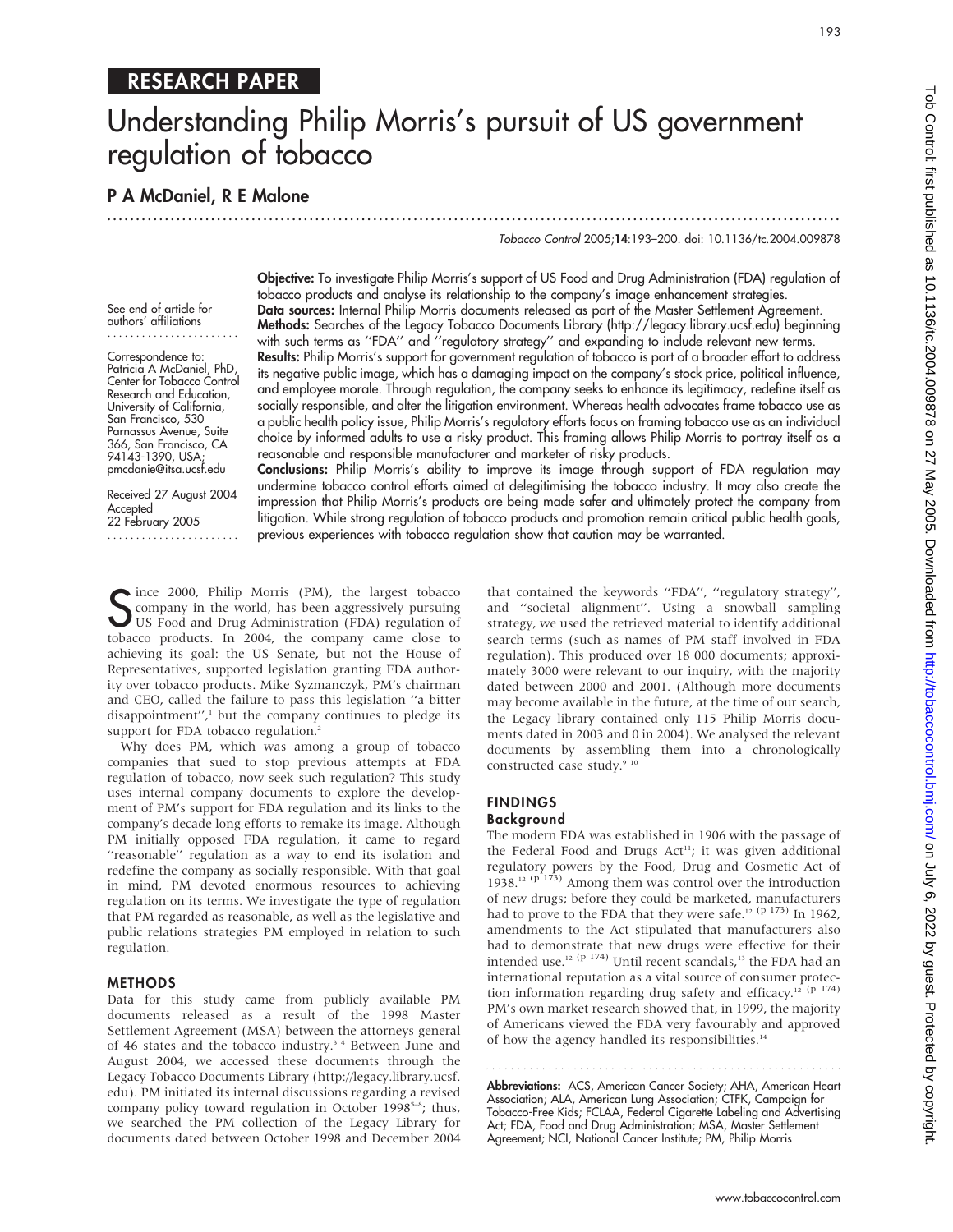Beginning in the late 1970s, public health groups (including Action on Smoking and Health and the Coalition on Smoking or Health) petitioned the FDA to include cigarettes under its regulatory mandate.<sup>15</sup> (p <sup>53</sup>) The FDA declined to do so until August 1996, when it claimed the authority to regulate tobacco products as medical devices and nicotine as a drug. The agency's tobacco regulations, most of which were set to take effect in one year, included restricting tobacco advertising to which children were exposed, and requiring cigarette and smokeless tobacco packages to carry the label "Nicotine-Delivery Device for Persons 18 or Over".<sup>15 (p 66)</sup> PM and four other American cigarette manufacturers filed suit in federal court arguing that the FDA had no such statutory authority.<sup>15</sup> ( $p$ <sup>67)</sup> The case was fought all the way to the US Supreme Court, which ruled in March 2000 that Congress never intended to give FDA the power to regulate tobacco products under the Federal Food, Drug and Cosmetic Act.16 (p 384)

Even before the case was decided, however, PM and the other major US tobacco companies had agreed in 1997 to a ''Proposed Resolution'' with state attorneys general that would have granted the FDA limited authority to regulate tobacco.<sup>15</sup> (p  $^{244)_{16}}$  (pp  $^{360-1}$ ) The agreement was contingent upon Congressional approval, which did not materialise; instead, in 1998, the Senate considered, but failed to pass a more restrictive bill that would have granted the FDA authority to take whatever steps it deemed necessary to protect the public from the risks of tobacco.<sup>15 17 (pp 121–2)</sup> After the Supreme Court decision, Congressional efforts to pass some form of legislation granting FDA authority over tobacco multiplied: at least eight bills were introduced between 2000 and 2001.<sup>18</sup> Below, we discuss two that received PM's support.

#### Gaining legitimacy

Although the March 2000 Supreme Court ruling represented a victory for PM and the tobacco industry, PM began shortly thereafter to publicise its support for some form of tobacco regulation.19 In initial public statements, PM said that such regulation would be good for its business and its customers.<sup>20</sup> Several months later, in June 2000, the company offered the explanation that ''the industry benefits from the increased predictability that comes with knowing what the rules are, and how to follow them".<sup>21</sup>

Before it provided further public details about its position, PM commissioned 12 focus groups to assess the plausibility of various possible explanations for tobacco company support of FDA regulation.<sup>22 23</sup> Focus group members considered messages about business benefits to be more plausible than those suggesting moral or ethical motives.<sup>22 23</sup> Business benefits included creating a stable and predictable environment, avoiding litigation, generating good PR, and ensuring milder regulations.<sup>24</sup>

A nationwide poll commissioned by PM in March 2001 confirmed these findings. It also found support for three positive messages explaining the company's support of regulation: creating more informed consumers due to ingredient disclosures, creating more choices for smokers through the ability to develop and market a reduced risk cigarette, and ensuring that only adults smoke by strengthening laws limiting youth access.<sup>25</sup> An internal memo discussing PM's research concluded that ''[o]ur core messages will be the need for stability, predictability and uniformity, and that regulation is necessary to help ensure that only informed adults make the choice to smoke'' (emphasis in original).26

Within the company, PM explained its pursuit of FDA regulation somewhat differently. In a March 2001 speech to PM's board of directors, senior vice president of corporate affairs Steve Parrish explained that government regulation was part of PM USA's larger plan to be regarded as a normal, legitimate corporation, thereby ending its isolation and assuring its continued success.<sup>27</sup> This larger plan, first conceptualised in 1999, was named Societal Alignment, or ''meeting society's expectations of us as a responsible manufacturer and marketer of all our products, especially those that carry risks".<sup>28</sup> Societal Alignment brought together a number of new and existing company strategies aimed at responding to and shaping its business environment in a way that would protect the company from criticism.<sup>28 29</sup>

One of these strategies was image enhancement, a project that had been underway since at least 1989.<sup>30</sup> While the company has always been image conscious, these concerns were exacerbated in the late 1980s, as PM's public image plummeted, leading to new initiatives.<sup>30</sup> Image enhancement was the rationale behind the corporation's 2001 name change (to The Altria Group), as well as an advertising campaign touting PM's charitable contributions, and PM's youth smoking prevention initiatives.<sup>31 32</sup> These actions were intended to position PM as a socially responsible, progressive, community minded company that represented values shared by Americans.<sup>33 34</sup> As Steve Parrish explained in a 1999 company presentation to stock analysts, the goal of enhancing the company's image was to ''construct a platform of credibility so we can…take our rightful place in the social, political, and economic mainstream".<sup>35</sup> PM's support of government regulation of tobacco was another means of building the company's image.<sup>27</sup> Indeed, PM's March 2001 polling data had found that knowledge that the company supported FDA regulation substantially reduced the percentage of adults with an unfavourable image of the company, from 50% to 35%.25

PM also explained both publicly and privately that it regarded some sort of regulation as inevitable.<sup>27 36</sup> The company predicted that the Republican party controlled Congress of 2001 was more likely to enact what it regarded as "reasonable" regulation than any Democratic party controlled future Congress.<sup>27</sup> (Critics suggested that this was due, in part, to PM's generous donations to the Republican party—\$8.1 million between 1992 and 2001, compared to \$1.4 million to Democrats).<sup>37</sup> PM argued that it was better to act now than to risk more onerous regulations.<sup>27</sup>  $36$ 

## ''Tough'' but ''reasonable'' regulation

In public statements in 2000, PM representatives did not provide many specifics regarding the type of regulation that the company was seeking. They argued that ''it would be better for us to listen and to engage in dialogue rather than present specific proposals".<sup>38</sup> The company, did, however, stress that it wanted "tough" but "reasonable" regulation.<sup>39</sup> It also outlined key goals of such regulation, including regulating cigarettes as cigarettes, rather than as medical devices; respecting adults' ''right'' to smoke; addressing the public health information available to consumers; encouraging the introduction and marketing of less risky cigarettes; and avoiding the establishment of a black market.<sup>20 3</sup>

In March 2001, PM posted on its website a white paper containing more details regarding the type of regulation it favoured.40 Even before releasing it, PM's law firm Arnold and Porter had written several drafts of model legislation.<sup>41-43</sup> PM had also provided members of Congress with bill language.44–46 One of the company's primary requirements (which was not mentioned in the white paper) was that any FDA legislation preserve the pre-emption clause of the 1965 Federal Cigarette Labeling and Advertising Act (FCLAA).<sup>47 48</sup> In addition to prohibiting state governments from requiring different warning labels on cigarette packs, the pre-emption clause has been interpreted by the courts as prohibiting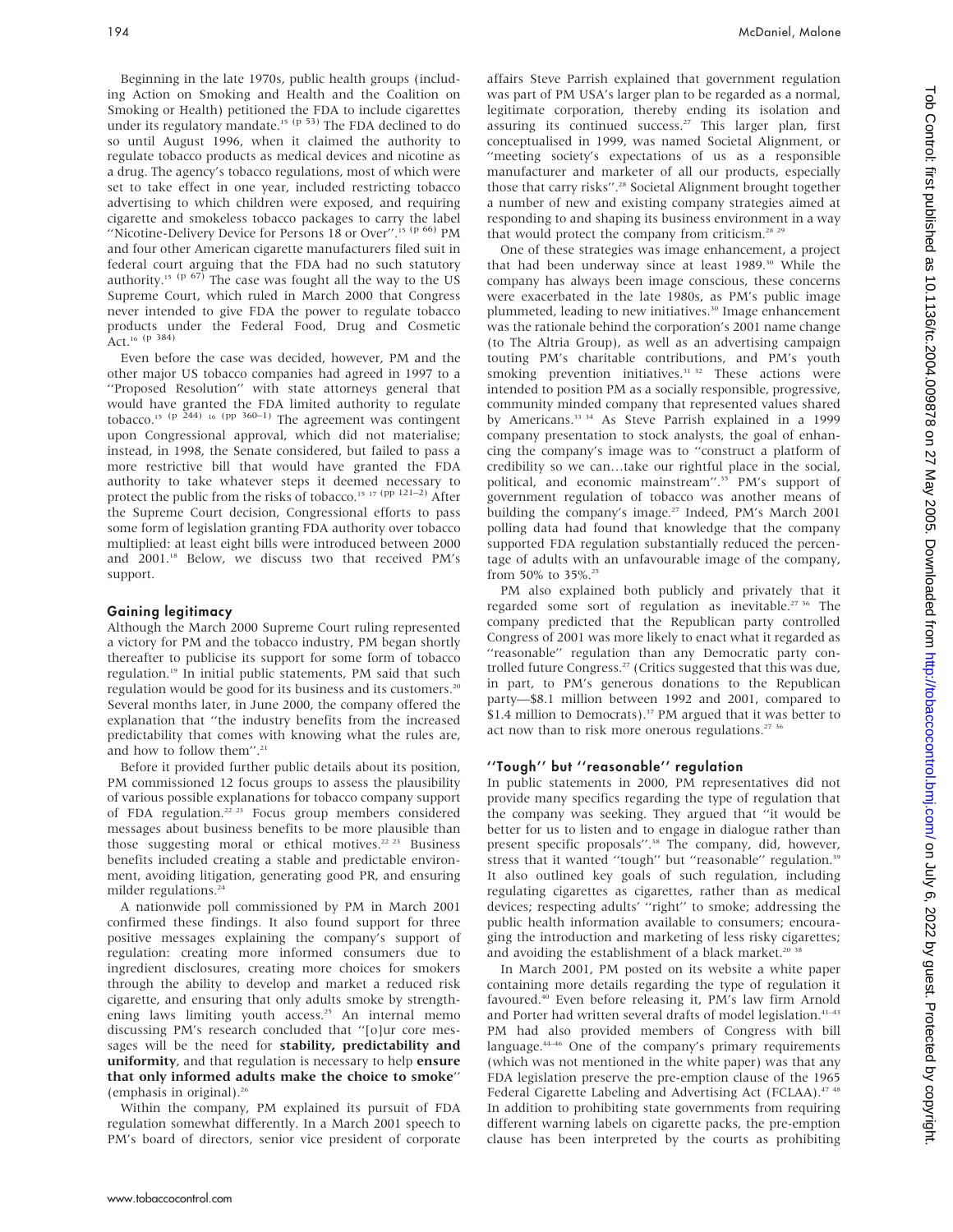certain types of state tort damage claims against the industry.49 In early 2000, Tennessee Republican Senator Bill Frist's staff were drafting an FDA bill containing a provision to repeal FCLAA pre-emption. John Scruggs, PM's chief lobbyist, was in frequent contact with staff members regarding the language of this bill; upon learning of the pre-emption provision, he explained to his PM colleagues that ''I took the opportunity to 'fall on my sword' and made it very clear that we would do everything in our power to kill this bill and any other bill that contains such a provision".<sup>47</sup>

In its white paper, PM explained that it wanted limits placed on any performance standard that the FDA might impose on cigarettes.<sup>40</sup> In establishing a performance standard, the FDA might, for example, mandate changes in cigarette ingredients. PM did not want the FDA to be empowered to force changes that would make cigarettes taste unappealing or that would eliminate nicotine entirely.<sup>40</sup> In June 2001, representatives of the American Cancer Society (ACS), American Heart Association (AHA), American Lung Association (ALA) and the Campaign for Tobacco-Free Kids (CTFK) argued that the palatability clause represented a significant loophole in a bill, similar to Frist's, that had recently been introduced in the House by Representative Tom Davis (Republican, Virginia).<sup>50</sup> They argued that tobacco companies could claim that a small reduction in smoking levels following FDA mandated ingredient changes was evidence that cigarettes had been made unpalatable to smokers.<sup>50</sup> In response, PM tried to clarify this issue for Representative Henry Waxman's (Democrat, California) staff.51 The company argued that the FDA could order the removal of harmful components ''so long as product taste is not significantly altered''; the FDA could also impose limits on tar, nicotine or carbon monoxide, provided they did not ''severely limit choice for adult smokers who do not enjoy low or ultra-low yielding products".<sup>52</sup>

PM sought limited FDA authority over product labelling. An internal list of PM's priority FDA items included fixing the size of warnings at  $25\%$  of packs, and  $20\%$  of ads.<sup>53</sup> PM sought text-only warnings; it wanted to prevent the introduction of warning labels containing graphic images of tobacco related disease (such as those enacted in Canada, which had recently proven effective in encouraging smokers to quit).<sup>54 55</sup> In a press statement drafted to respond to a study confirming the utility of graphic warnings, PM stated that such warnings were inappropriate because they ''humiliate adults for legal choices they make''.56

PM's white paper also advocated the continued use of product descriptors like "light" and "ultra light".<sup>40</sup> In November 2001, the National Cancer Institute (NCI) released a comprehensive report showing that despite the tobacco industry's marketing claims, light or low tar cigarettes did not reduce health risks.<sup>57</sup> In response, the major health groups (ACS, AHA, ALA, and CTFK) called on tobacco companies to eliminate these terms from cigarette packages and advertising.<sup>58 59</sup> PM refused, asserting in a press release that, for smokers, such descriptors ''serve as useful points of comparison for cigarette brands regarding strength of taste and reported tar yield".<sup>60</sup>

In terms of marketing restrictions, PM advocated codifying those contained in the MSA, which limited tobacco advertising seen by children<sup>40</sup>; however, the company rejected restrictions on marketing seen predominately by adults.<sup>40</sup> The company wanted to continue communicating with what it termed ''verified'' adult smokers through direct mail, events in adult only facilities, and over the internet.<sup>61</sup>

PM wanted reduced risk tobacco products to be regulated by the FDA, but it did not support applying a public health standard to such products.<sup>40</sup> A public health standard would require the FDA to withhold approval from reduced risk cigarettes if they led to an increase in the incidence of smoking among the population by causing fewer people to quit or causing quitters to resume smoking. Instead, PM preferred a standard that focused on the benefits of reduced risk products for individual adult smokers.40 In internal discussions, PM also advocated that FDA distinguish between reduced exposure and reduced risk cigarettes.<sup>62</sup> This would allow PM (and other tobacco companies) to market reduced exposure cigarettes based on an initial determination that they exposed smokers to fewer toxins; when long term evidence that such cigarettes resulted in reduced harm was available, PM could then advertise them as reduced risk.<sup>63</sup>

## Legislative strategies

To achieve its goal of ''tough'' but ''reasonable'' regulation, PM employed a number of different strategies. First and foremost, company representatives worked with legislators, meeting with staff to explain PM's views, helping to write legislation, and lobbying on behalf of legislation PM supported. Initially, company representatives worked most closely with Republicans, who PM saw as more inclined to produce acceptable legislation.<sup>27</sup> However, as PM lobbyist John Scruggs explained in a memo to Steve Parrish, Republicans could be difficult to enlist as allies because they were typically ''philosophically opposed to government intervention and regulation".<sup>64</sup> PM used polling data to convince them of the political value of supporting regulation. These data showed that FDA regulation was an important issue to suburban swing voters, particularly women, who were key to maintaining the Republican majority.<sup>65</sup> According to PM's polling company, supporting FDA tobacco regulation could help ''redefine the image of the [Republican party] as being reasonable in addressing a significant public health issue".<sup>65</sup>

PM lobbyists also worked with Democrats, who, according to Scruggs, needed to be convinced that limited, rather than unfettered, FDA regulation was the politically sensible course of action.<sup>64</sup> Peter Harris, of PM's public relations firm BSMG Worldwide (BSMG), urged PM lobbyists, in their private discussions with Democrats, to start by emphasising how the company had changed in recent years, and to refer to polling data showing that voters supported a pragmatic solution.<sup>66</sup> Some of these data were obtained by first asking a sample of registered voters to make a choice between to two extremes for example, whether they agreed that no further regulation of the tobacco industry was necessary (53% agreed) or that the tobacco industry should be nearly regulated out of existence (41% agreed). Next, respondents were asked to indicate whether a compromise was acceptable, such as granting FDA the authority to help prevent youth smoking, to provide information on ingredients to smokers, and to define criteria for marketing reduced risk cigarettes (70% agreed).<sup>67</sup> Asked in this way, the majority of those surveyed supported the compromise solutions that reflected PM's approach to regulation.

PM regarded the political centre as the key to success.<sup>68</sup> In 2001, the company supported the narrow Davis bill and the broader Frist bill. PM expected that, if the bills were passed and sent to conference committee (where differences between the two would be worked out), the resultant bill would represent a moderate compromise.<sup>64 69</sup> The company was aware, however, that there were no guarantees that it could achieve this result; PM representatives repeatedly expressed concern about the issue ''spinning out of control'' on the Senate or House floor through the addition of amendments that might prove unfavourable to PM.<sup>27 70</sup> In June 2001, with Democrats holding a slim majority in the Senate, Scruggs concluded that Democratic Senator Edward Kennedy of Massachusetts was the key to success, and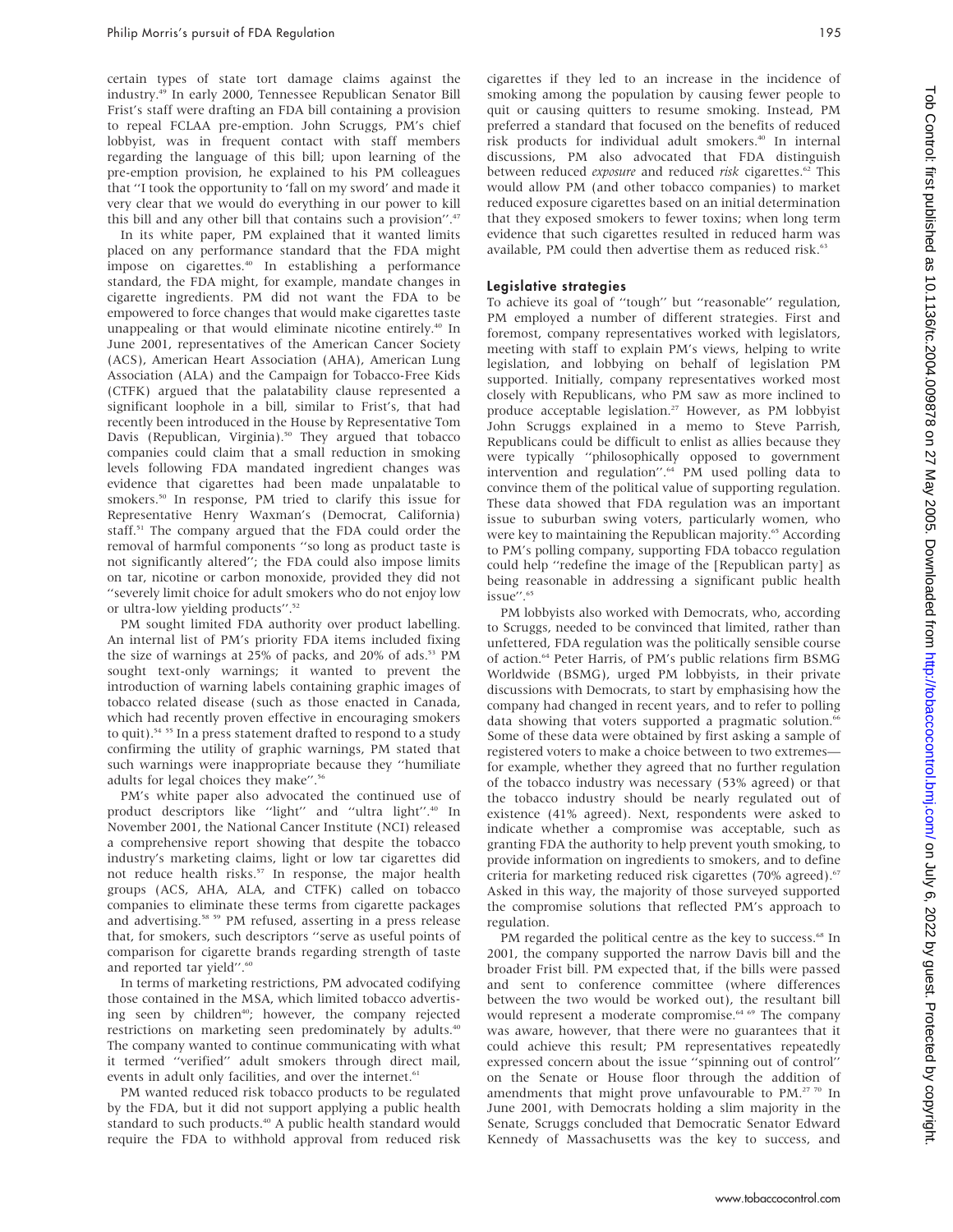recommended negotiating with him to try to reach a compromise bill.<sup>64</sup> The advantages of working with him, as reportedly pointed out by a Kennedy staff member, were that he would assure the bill's acceptance by the public health community and control Senate debate of the bill by opposing all Democrat initiated amendments.<sup>71</sup>

To avoid the impression that it was dictating terms to Congress, PM tried to hide its support for the Davis and Frist bills.<sup>72</sup> In a June 2001 Washington Post article, Steve Parrish stated that PM had '''significant problems' with the [Davis] bill and did not back it".<sup>37</sup> Yet the public relations firm BSMG, in consultation with PM, appears to have prepared a packet of materials for Representative Davis to use to garner support for his bill, including drafts of talking points, a letter to House colleagues seeking co-sponsors, answers to journalists' questions, an op-ed, and a letter to constituents critical of the bill.73 74 When PM lawyer Mark Berlind conceded in an August 2001 FDA Week article that the company preferred the Frist and Davis bills, BSMG executive Scott Williams asked him in an email if he had intended to do so.<sup>75</sup> Berlind answered that he had not endorsed any particular bill ''but did concede the obvious…Frist/Davis is to us the better approach''.76 Williams responded, arguing that ''I thought we were…not pegging our support, at least on the record, to Frist/Davis…unless we say something like '[T]hose bills are the best starting point, though we, PM, have problems with a, b, c, etc.'...I would still not concede the obvious".<sup>77</sup> Though PM's support of the bills was an open secret, the company was reluctant to go on the record as their primary backer.

#### Public relations strategies

PM also engaged in an extensive public relations campaign to advance its goal of ''reasonable'' regulation. PM executives and consultants wrote op-eds and letters to editors of both major and local newspapers, participated in editorial board meetings, gave interviews to journalists, and had speaking engagements at local community organisations such as Rotary and the Chicago Mexican American Chamber of Commerce.78–84 BSMG recommended developing Steve Parrish as the central voice of the national media campaign, in order to ''humanize the effort, and leverage Steve's skills as a reasonable spokesperson and executive".<sup>85</sup> BSMG also recommended discussions with senior members of the public health community, in part by participating in proposed forums at the Mayo Clinic and the University of California Berkeley School of Public Health<sup>85 86</sup> (neither of these events took place).<sup>87</sup> Between December 2000 and July 2001, PM's media outreach resulted in the publication of 50 news, editorial or opinion pieces on PM's pursuit of tobacco regulation, as well as the placement in 14 news outlets of PM's FDA op-ed piece.<sup>88</sup>

PM's media campaign had a grassroots element as well. PM mobilised its field action teams, lobbyists and consultants in all 50 states whose job was to enlist supporters for a variety of PM causes.<sup>89 90</sup> In a three month period, team members met with representatives of 650 different organisations, including hospitality, beverage, grocery, retail, and convenience store associations, wholesalers, chambers of commerce, and one health organisation (the Utah Nurses Association).<sup>91-93</sup> At these meetings, team members briefed organisation representatives on PM's position on FDA regulation and asked for an official show of support—by contacting members of Congress, writing letters to local newspapers, or asking the national organisation to endorse FDA regulation of tobacco.<sup>94 95</sup> A PM summary of these meetings indicated that 20% of the groups contacted supported PM's position on FDA regulation, 57% were uncommitted or neutral but open to further discussion, 3% were opposed, and 20% needed input from other organisation members.<sup>92</sup> (The Utah Nurses Association representative, according to a field action team report, personally supported PM's position, but thought that it would be difficult for her organisation to do so, in light of American Medical Association support of broader FDA regulation.)<sup>96 97</sup>

PM also communicated its views on FDA regulation of tobacco to key state legislators and governors (who were encouraged to support regulation as a way to preserve 1998 tobacco settlement funds), union leadership, retailers, wholesalers, business partners, and suppliers through individual letters, one-on-one and group meetings, and mass mailings.72 86 88 98–100 The mailings might include PM's white paper on FDA regulation, a question and answer document, a fact sheet on the MSA, or copies of op-eds by PM executives.<sup>72 86 100</sup> In June 2001, the company launched Tobacco Connections, a newsletter devoted to tobacco policy issues of importance to tobacco growers. The inaugural issue, mailed to 130 000 farmers, was devoted to explaining PM's position on FDA regulation and how such regulation would benefit growers.<sup>101 102</sup>

Underpinning much of this media and communications campaign was extensive market research to uncover the most effective messages for gaining public support for PM's positions.103 Early on, PM found that the key to claiming the company defined reasonable middle ground in the FDA debate was to pose the options as ''complete, unfettered government control over tobacco'' versus ''informed adult choice'', ''a government power grab'' versus ''reasonable common sense''.104 Examples of government control over cigarettes that had a highly negative emotional impact on adults surveyed included requiring a prescription for cigarettes, and limiting cigarettes to a single government approved style.103

In a further effort to claim the ''reasonable'' middle ground of the debate, PM portrayed opponents of what it regarded as moderate legislation as extremists or obstructionists. In an August 2001 interview in The Wall Street Transcript, PM lawyer Mark Berlind expressed surprise at some public health groups' opposition to the Frist and Davis bills.<sup>105</sup> He asserted that these groups, in supporting only ''the most radical, extreme kind of medical product regulation'' were working against the passage of reasonable and effective legislation.<sup>105</sup> PM's question and answer document on FDA regulation described other tobacco companies who opposed the Frist and Davis bills as obstructionists whose objective was to "preserve the status quo".<sup>106 107</sup> Internally, however, PM recognised that vocal opposition from the rest of the industry made PM appear more reasonable.<sup>68</sup> It provided useful political cover for PM's Congressional allies: as a PM lawyer pointed out to a Representative, ''it's actually a good thing for the other companies to be opposed—it will keep the effort from being construed as 'pro-tobacco'".<sup>108</sup>

The Davis and Frist bills failed to become law. In 2004, as mentioned earlier, PM endorsed an FDA regulation bill, sponsored by Senators Kennedy and DeWine, that was the first to gain the support of both PM and a number of public health groups, including the CTFK, the AHA, ACS, and ALA. As table 1 shows, many of the provisions of this bill differed from those of the Davis and Frist bills, yet PM publicly supported it. However, the FDA provisions did not survive the Senate House conference committee created to finalise the bill<sup>109</sup>; given PM's powerful connections in Congress, it seems likely they knew it would not. In March 2005, the Kennedy-DeWine bill was re-introduced in the Senate (S. 666), and a matching bill (H.R. 1376) was introduced in the House of Representatives.

When more internal PM documents become available, future research may reveal the behind the scenes negotiations that led PM to shift some of its positions. Meanwhile,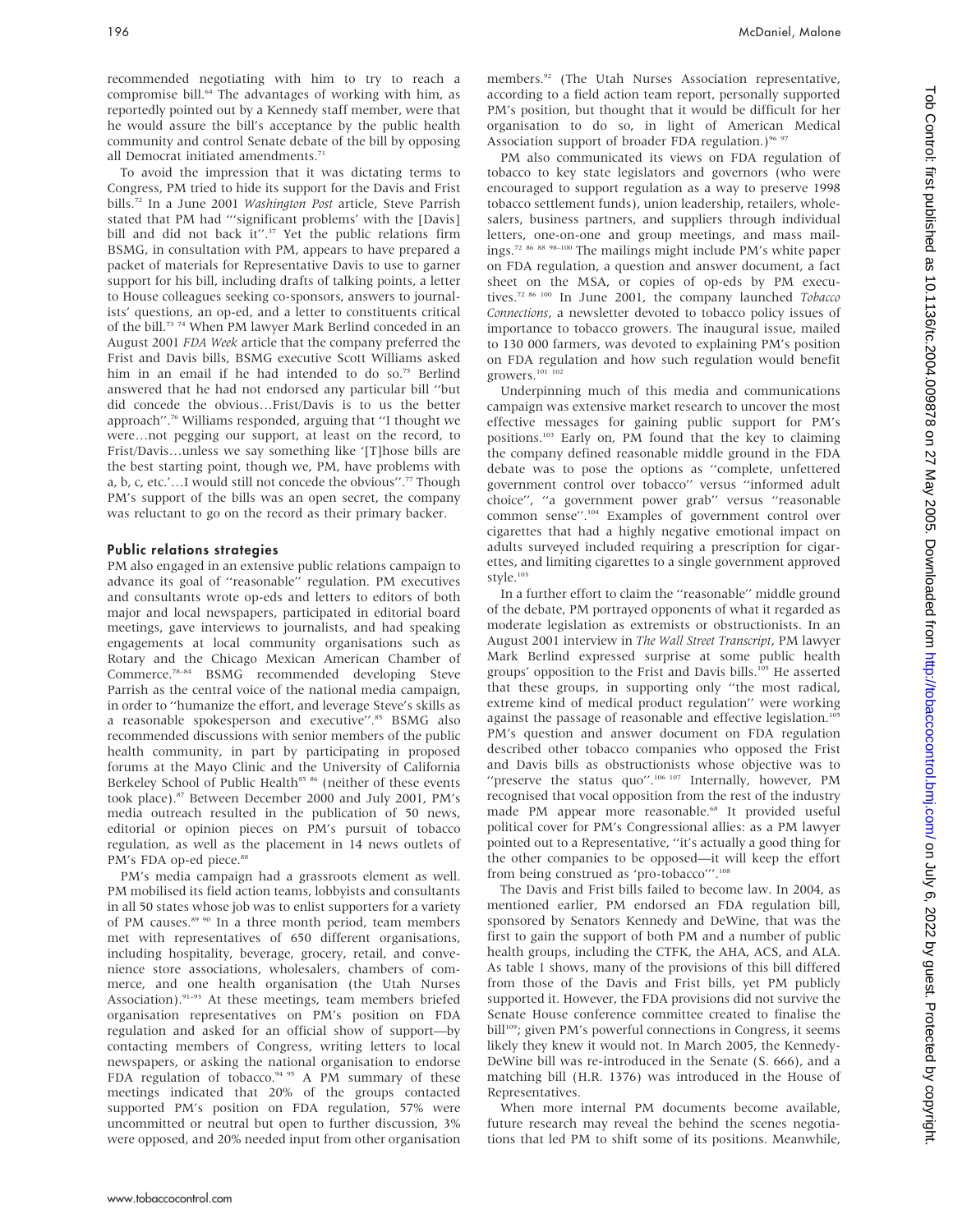|                                              | Davis Bill (H.R. 2180)<br>107 <sup>th</sup> Congress, 2001                                                                                                                                             | Frist Bill (S. 190)<br>107 <sup>th</sup> Congress, 2001                                                                                                                                                | Kennedy-DeWine Bill (S. 2461)<br>108 <sup>th</sup> Congress, 2004                                                                                                  |
|----------------------------------------------|--------------------------------------------------------------------------------------------------------------------------------------------------------------------------------------------------------|--------------------------------------------------------------------------------------------------------------------------------------------------------------------------------------------------------|--------------------------------------------------------------------------------------------------------------------------------------------------------------------|
| Cigarettes regulated as<br>medical devices   | <b>No</b>                                                                                                                                                                                              | <b>No</b>                                                                                                                                                                                              | No                                                                                                                                                                 |
| Descriptors (i.e. "light,"<br>"ultra light") | Use of descriptors in advertisements<br>requires inclusion of disclaimer<br>"[Brand] not shown to be less hazardous<br>than other [type of tobacco product]"                                           | No explicit provisions                                                                                                                                                                                 | Regulated; cigarettes using such descriptors<br>must be registered and approved as<br>modified risk                                                                |
| Performance standards                        | FDA can mandate reduction in nicotine<br>and other constituents; only Congress<br>can eliminate nicotine or ban cigarettes;<br>FDA cannot render tobacco product<br>unacceptable for adult consumption | FDA can mandate reduction in nicotine<br>and other constituents; only Congress<br>can eliminate nicotine or ban cigarettes;<br>FDA cannot render tobacco product<br>unacceptable for adult consumption | FDA can mandate reduction in nicotine and<br>other constituents; only Congress can<br>eliminate nicotine or ban cigarettes                                         |
| FCLAA pre-emption                            | Preserved                                                                                                                                                                                              | Preserved                                                                                                                                                                                              | Preserved                                                                                                                                                          |
| Warning labels                               | 25% of front and rear of pack; text only 25% of front and rear of pack; text only                                                                                                                      |                                                                                                                                                                                                        | At least 30% of front and rear of pack; may be<br>increased to 50%. May require graphic<br>warnings if they would promote greater public<br>understanding of risks |
| Marketing restrictions                       | Prohibits targeting youth through use<br>of cartoons and advertising in youth<br>oriented publications                                                                                                 | FDA may impose advertising restrictions<br>if they would be appropriate for the<br>prevention of, or decrease in, the use of<br>tobacco products by youth                                              | FDA may require restrictions on advertising<br>and promotion (in keeping with 1st<br>amendment) if appropriate for protection of<br>public health                  |
| Approval of modified<br>risk products        | FDA must consider risks and benefits to<br>individual and population as a whole                                                                                                                        | FDA must consider risks and benefits to<br>individual and population as a whole                                                                                                                        | FDA must consider risks and benefits to<br>individual and population as a whole                                                                                    |
| Definition of<br>reduced risk products       | Reduced risk products substantially<br>reduce exposure to toxins or substantially<br>reduce potential health risks                                                                                     | Reduced risk products substantially<br>reduce exposure to toxins                                                                                                                                       | Modified risk products reduce harm or the risk<br>of tobacco related disease or reduce exposure<br>to one or more substances in tobacco smoke                      |

however, in at least one public meeting shortly after the last bill's failure, a top PM executive showcasing the company's social responsibility initiatives proclaimed that PM had "partnered" with the leading health organisations in support of the bill, suggesting that this image enhancement through associating the company with health groups may be as important for PM as actual passage of FDA legislation.<sup>110</sup> The major health organisations, responding to reports about the event, subsequently sent a letter demanding that PM cease calling itself their "partner".<sup>111</sup>

## **DISCUSSION**

Available company documents support the notion that Philip Morris's support for FDA regulation is primarily grounded in its efforts to respond to its unfavourable public image. In the early 1990s, PM's opinion research showed that Americans had a highly negative view of the company, giving it a favourability score no higher than 34 (on a scale of 0 (least favourable) to 100 (most favourable))<sup>112</sup> <sup>113</sup>; in 1997 and 1998, PM found that 45–49% of the American public viewed the company unfavourably.114 Negative public opinion, in turn, has damaging effects on stock price, political influence, and employee morale.<sup>30</sup>

The company's (and the industry's) unfavourable image has been shaped by ongoing public health efforts to call attention to the deceptive practices of the industry through explicit or implicit industry de-legitimisation strategies, an effective part of comprehensive tobacco control efforts.<sup>115 116</sup> To the degree that the largest tobacco company in the world succeeds in creating a more favourable image, it may also succeed in undermining tobacco control efforts in several important ways.

First, PM's idea of "reasonable" regulation reframes tobacco from a public health problem to an issue of individual choice. This strategy taps into American ideals of individual freedom, and in turn portrays public health advocates as extremists who support government intrusion into private decision making. PM's framing suggests that the debate over tobacco regulation is a choice between two alternatives, one reasonable (freedom of choice), the other, excessive (government control). But it may not be reasonable or socially responsible to aggressively promote products that are known to cause debilitating disease and premature death in as many as half of all long time users.<sup>117 118</sup> Tobacco products kill an estimated 440 000 annually in the USA alone.119 By comparison, the FDA recently banned dietary supplements containing the botanical ephedra, after they were linked to the deaths of 155 people.<sup>120</sup>

Second, if FDA regulation enhances PM's image as a reformed company, it may contribute to a belief among consumers that the company's products are being made safer. Consumers are unlikely to be able to appreciate, for example, the differences between products that offer reduced exposure to certain ingredients and those that offer proven reduced risks of harm. Currently, no scientific base supports the notion that reducing certain cigarette ingredients results in harm reduction. PM's own market research found that 63% of Americans polled agreed that FDA regulation of cigarettes would lead people to believe that cigarettes can be safe.<sup>25</sup> This may be particularly true if tobacco companies are able to claim in packaging or advertisements that their products meet FDA standards, suggesting that cigarettes have a government seal of approval.

The image enhancement that PM stands to gain from "reasonable" FDA regulation may also provide it with protections from litigation. For example, PM is highlighting its support for FDA regulation in defending itself against the US Department of Justice's racketeering lawsuit against the industry, claiming that such behaviour is proof that the company has changed its ways. Ongoing litigation depresses stock prices and presents financial threats to the industry's stability. Enhancing its corporate image by embracing regulation may improve the company's credibility with potential jurors and with legislators. In shaping itself as a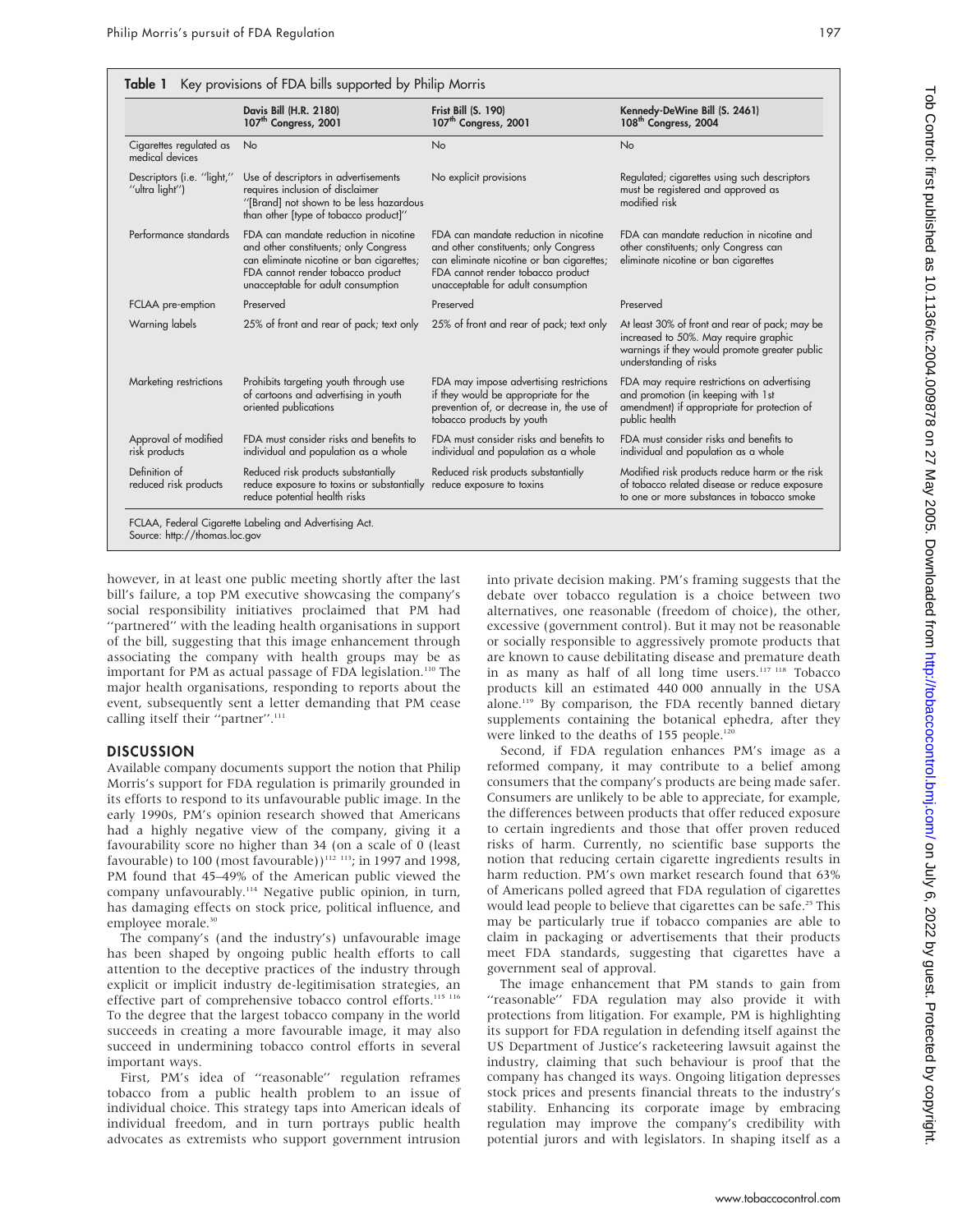## What this paper adds

In 1996, Philip Morris fought the US Food and Drug Administration's attempts to regulate tobacco products, arguing in court that the agency did not have the power to do so. Soon after the US Supreme Court upheld this view, Philip Morris began publicly declaring its support for ''reasonable'' government regulation of its products. Although the company has offered numerous public explanations for its new position on regulation, little is known about the internal development of the company's position.

This study shows that Philip Morris's decision to pursue ''reasonable'' Food and Drug Administration regulation of tobacco products was prompted, in large part, by its ongoing efforts to improve its corporate image. Company documents suggest that the American public's perception of Philip Morris was likely to be significantly enhanced by the company's support of regulation. This could have several implications for tobacco control efforts, including public acceptance of industry framing of smoking as an individual ''choice'' to use a risky product, confusion over the risks of smoking government regulated products, and reduced public support for litigation against the industry.

"responsible marketer of risky products", PM shifts responsibility for smoking away from its deceptive promotion of deadly products on to the shoulders of individuals who ''choose'' (ignoring the nature of addiction in shaping choice) to smoke despite knowledge of the risks. The challenge for litigants will be to draw attention to PM's unfortunate "choice" to continue to promote such products, arguments that may be unsuccessful given the high value Americans place on individualism.

While strong regulation of tobacco products and promotion remain critical public health goals, previous experiences with tobacco regulation show that caution may be warranted in anticipating the real world effects of ''reasonable'' regulation. The MSA, for example, was viewed as a windfall for public health; in actual practice, most states have not devoted their MSA funds to tobacco control, and the agreement creates perverse incentives for the states to remain dependent on tobacco company funds to enhance their budgets. Would PM supported FDA legislation really result in fewer tobacco related deaths? Or could it result primarily in a public relations coup for the largest tobacco company in the world?

### ACKNOWLEDGEMENTS

This research was supported by grants CA90789 and CA095989 from the National Cancer Institute and American Legacy fellowship funding.

#### Authors' affiliations .....................

P A McDaniel, Center for Tobacco Control Research and Education, University of California, San Francisco, San Francisco, California, USA R E Malone, Department of Social and Behavioral Sciences, School of Nursing, University of California, San Francisco

Competing interests: none declared

#### REFERENCES

- 1 Lazarus D. Strange tobacco reaction. San Francisco Chronicle 17 Oct 2004; Sect. J1.
- 2 Philip Morris. 2004. PM USA's position on FDA & tobacco. http:// www.philipmorrisusa.com/en/policies\_practices/legislation\_regulation/ fda\_tobacco/pm\_usa\_position\_on\_fda\_tobacco.asp (Accessed 22 Dec 2004).
- 3 Malone RE, Balbach ED. Tobacco industry documents: Treasure trove or quagmire? Tobacco Control 2000;9:334–8.
- 4 Balbach ED, Gasior RJ, Barbeau EM. Tobacco industry documents: comparing the Minnesota depository and internet access. Tobacco Control 2002;11:68–72.
- 5 Berlind M. Design, manufacturing and marketing of tobacco products: Towards a sensible regulatory framework. 17 Oct. Philip Morris. 1998. Bates No. 2078343545/3571. http://legacy.library.ucsf.edu/tid/gys17c00.
- 6 Berlind M. Design, manufacturing and marketing of tobacco products: Towards a sensible regulatory framework. 16 Oct. Philip Morris. 1998. Bates No. 2072533639/3663. http://legacy.library.ucsf.edu/tid/flj42a00.
- 7 Berlind M. Design, manufacturing and marketing of tobacco products: Towards a sensible regulatory framework. 1 Oct. Philip Morris. 1998. Bates No. 2065346777/6799. http://legacy.library.ucsf.edu/tid/lgs32a00.
- 8 Berlind M. Design, manufacturing and marketing of tobacco products: Towards a sensible regulatory framework. 15 Oct. Philip Morris. 1998. Bates No. 2072533675/3698. http://legacy.library.ucsf.edu/tid/hlj42a00.
- 9 Hill M. Archival strategies and techniques. Newbury Park, California: Sage Publications, 1993.
- 10 Yin R. Case study research design and methods. Thousand Oaks, California: Sage Publications, 1994.
- 11 Swann JP. History of the FDA. U.S. Food and Drug Administration. 1998. http://www.fda.gov/oc/history/historyoffda/default.htm (Accessed 7 Jan 2005).
- 12 Schweitzer SO. Pharmaceutical economics and policy. New York: Oxford
- University Press, 1997. 13 Harris G. At FDA, strong drug ties and less monitoring. New York Times 6 Dec 2004; Sect. A-1.
- 14 **American Viewpoint**. FDA research. 20 Sep. Philip Morris. 1999. Bates No.<br>2072013568/3608. http://legacy.library.ucsf.edu/tid/xvn06c00.<br>15 **Derthick MA**. Up in smoke: from legislation to litigation in tobacco politics.
- Washington, DC: CQ Press, 2002.
- 16 Kessler D. A question of intent: a great American battle with a deadly industry. New York: PublicAffairs, 2001.
- 17 U.S. Senate. Universal tobacco settlement act. S.1415. 18 Thomas--legislative information on the internet. 2004. Library of Congress.
- http://thomas.loc.gov/(Accessed 16 Aug 2004). 19 Egan C, Plitch P. Dow Jones News Service. Big tobacco wins at high court but still seeks regulation. 21 Mar. Philip Morris. 2000. Bates No.
- 2078333266A/3267. http://legacy.library.ucsf.edu/tid/sqd70c00. 20 Philip Morris. Our position on federal regulation of cigarettes. 27 Mar. 2000. Bates No. 2085289332/9333. http://legacy.library.ucsf.edu/tid/ uzm10c00.
- 21 Philip Morris. Philip Morris' support of meaningful tobacco regulation. 6 Jun. 2000. Bates No. 2078876657/6661. http://legacy.library.ucsf.edu/tid/ lfr82c00.
- 22 Singh R, Sosin J. KRC Research & Consulting. Focus group results. 22 Dec. Philip Morris. 2000. Bates No. 2080375724/5740. http://
- legacy.library.ucsf.edu/tid/dnc75c00.<br>23 **Frederick Polls**. Summary of focus group findings FDA regulation. Dec. Philip<br>Morris. 2000. Bates No. 2080375701/5717. http:// legacy.library.ucsf.edu/tid/anc75c00.
- 24 Sosin J, Frederick K. Frederick Polls. Focus group results consumer reactions to PM's support of FDA regulation. 28 Dec. Philip Morris. 2000. Bates No. 2080375718/5722. http://legacy.library.ucsf.edu/tid/ bnc75c00.
- 25 Frederick Polls. Nationwide poll on opinions toward FDA regulation. Mar. Philip Morris. 2001. Bates No. 2085573103/3120. http:// legacy.library.ucsf.edu/tid/ntw21c00.
- 26 **Philip Morris**. FDA campaign overview. 2001. Bates No. 2085285653/<br>5654. http://legacy.library.ucsf.edu/tid/zhm10c00.<br>27 **Parrish S**. Steven C. Parrish Sea Island 20010427. 19 Apr. Philip Morris.
- 2001. Bates No. 2085077308/7336. http://legacy.library.ucsf.edu/tid/ yrq02c00.
- 28 Philip Morris. Societal alignment. May. Philip Morris. 2000. Bates No. 2505614860/4879. http://legacy.library.ucsf.edu/tid/mso25c00.
- 29 Philip Morris. CEMA 20000000 societal alignment research study. 10 May. Philip Morris. 2000. Bates No. 2080985466/5471. http:// legacy.library.ucsf.edu/tid/kky65c00.
- 30 Smith EA, Malone RE. Thinking the ''unthinkable'': why Philip Morris considered quitting. Tobacco Control 2003;12:208–13.
- 31 **Philip Morris.** PM21 messages (as of 20000410, used in Chapel Hill,<br>Raleigh, Durham). 10 Apr. Philip Morris. 2000. Bates No. 2082023227/<br>3228. http://legacy.ibrary.ucsf.edu/tid/oai86c00.<br>32 **Smith EA**, Malone RE. Altri
- Am J Public Health 2003;93:553–6.
- 33 Parrish S. Steven C. Parrish Kraft Foods North America operating company meeting 990203. 3 Feb. Philip Morris. 1999. Bates No. 2076283646/ 3683. http://legacy.library.ucsf.edu/tid/kax45c00.
- 34 Philip Morris. Philip Morris USA creative presentation. 20 Jul. Philip Morris. 1999. Bates No. 2072536952/6974. http://legacy.library.ucsf.edu/tid/ rlx28d00.
- 35 Philip Morris. ''A powerful company, poised for growth''. 28 Jun. Philip Morris. 1999. Bates No. 2076613158/3207. http:// legacy.library.ucsf.edu/tid/vki85c00.
- 36 Philip Morris. Trade magazine briefing. 13 Aug. 2001. Bates No. 2085621967/1985. http://legacy.library.ucsf.edu/tid/def31c00.
- 37 Hsu SS. Both sides criticize Davis's tobacco bill. Washington Post 22 June 2001; Sect. B1.
- 38 Philip Morris. Our position on federal regulation of cigarettes. 7 Apr. 2000. Bates No. 2077088807/8808. http://legacy.library.ucsf.edu/tid/ rbh62c00.

Tob Control: first published as 10.1136/tc.2004.009878 on 27 May 2005. Downloadd from http://tublished from thp://tom/ thp://tcm/ Control: com/ Tob Control: first published by copyright. Tob Control: first published as 10.11136/tc.2004.009878 on 27 May 2005. Downloaded from http://tobaccocontrol.bmj.com/ on July 6, 2022 by guest. Protected by copyright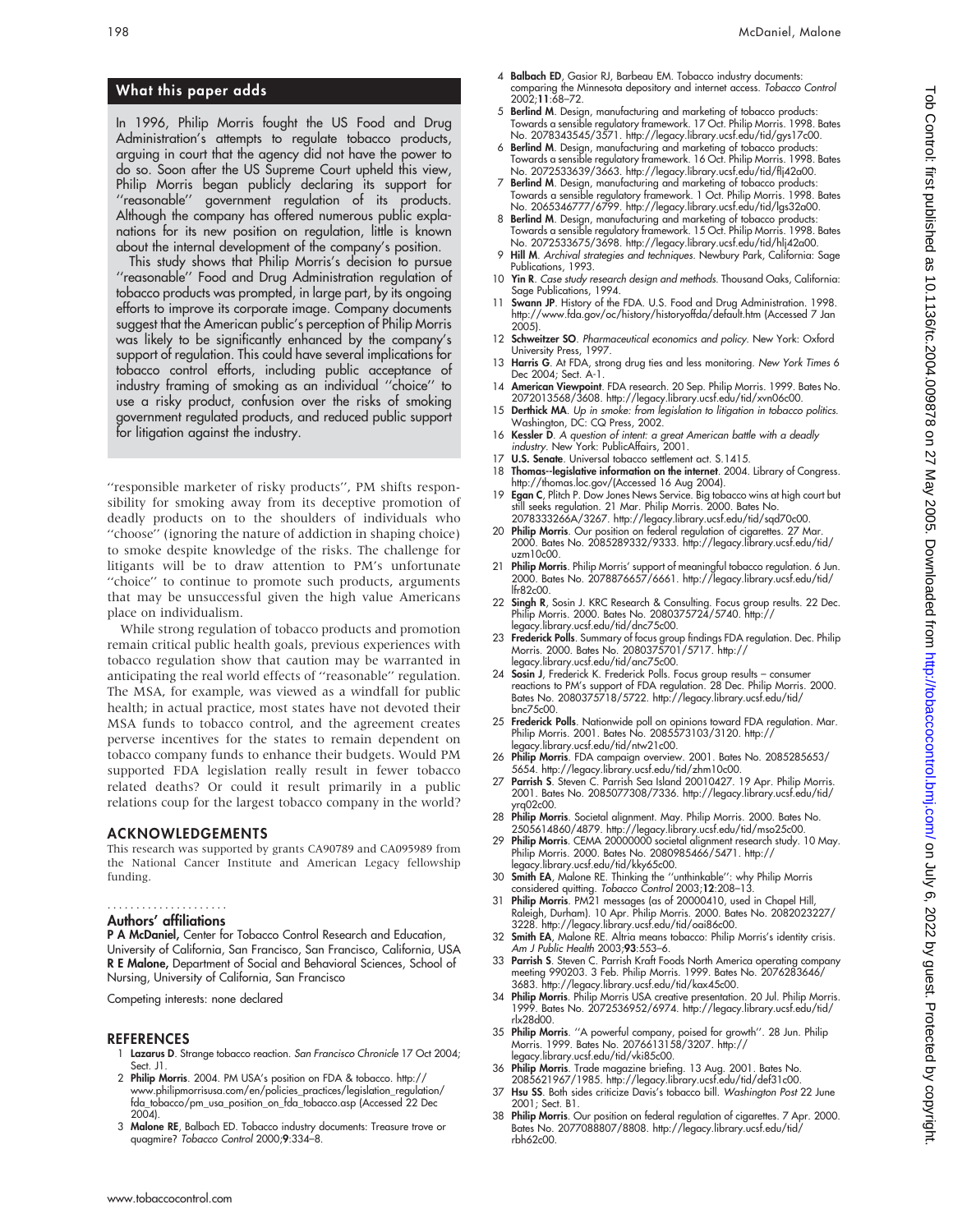- 39 Parrish S. Tobacco tussle. Online News Hour. 2000. http://www.pbs.org/ newshour/bb/law/jan-june00/tobacco\_3-21.html (Accessed 17 December 2004).
- 40 Philip Morris. FDA & tobacco: Why Philip Morris USA supports passage of legislation in the 107th congress granting FDA regulatory authority over tobacco products. 4 Jun. 2001. Bates No. 2080779683/9696. http:// legacy.library.ucsf.edu/tid/jmo20c00.
- 41 Philip Morris. Proposed FDA (substantive) projects. 2 Jan. Philip Morris 2001. Bates No. 2085288676/8679. http://legacy.library.ucsf.edu/tid/ uqm10c00.
- 42 Berlind M. A&P legislative outline. 4 Jan. Philip Morris. 2000. Bates No. 2078281608A. http://legacy.library.ucsf.edu/tid/giy37c00. 43 Levine A, Richman J. Draft FDA regulation bill. 9 Apr. Philip Morris. 1999.
- 
- Bates No. 2072533443. http://legacy.library.ucsf.edu/tid/gia06c00.<br>44 Scruggs J. Re: Hill visits. 12 Apr. Philip Morris. 2000. Bates No.<br>2074106964A. http://legacy.library.ucsf.edu/tid/wxo45c00. 45 Desel P. Re: Hill visits. 11 Apr. Philip Morris. 2000. Bates No.
- 2074106964B. http://legacy.library.ucsf.edu/tid/xxo45c00. 46 Berlind M. Re: Hill visits. 12 Apr. Philip Morris. 2000. Bates No.
- 2074106964. http://legacy.library.ucsf.edu/tid/vxo45c00. 47 Scruggs J. Hill visits report. 25 Apr. Philip Morris. 2000. Bates No.
- 2074106960/6961. http://legacy.library.ucsf.edu/tid/sxo45c00. 48 Philip Morris. [Items we will ask be completely taken off the table]. 19 Jul.
- Philip Morris. 2001. Bates No. 2085234669. http://
- legacy.library.ucsf.edu/tid/czx12c00.<br>49 Douglas CE. Preemption of state and local tobacco control policies. The Advocacy Institute. 1998. http://www.advocacy.org/publications/mtc/ preemption.htm (Accessed 2 Aug 2004).
- 50 Garrison J, Myers M, Selferin J, *et al.* American Cancer Society, American<br>Heart Assn, American Lung Assn, Campaign for Tobacco Free Kids. 2001.<br>[We are writing to express our strong opposition]. 21 Jun. Philip Morris. pby12c00.
- 51 McKittrick B. Meeting with Waxman staff. 18 Jun. Philip Morris. 2001. Bates No. 2085775265C/5266. http://legacy.library.ucsf.edu/tid/eaw41c00.
- 52 Philip Morris. Possible interpretations of ''consumer acceptability'' limitation. 20 Jun. 2001. Bates No. 2085233505/3506. http://
- legacy.library.ucsf.edu/tid/iqx12c00. 53 Berlind M. First conversation with JT. 7 Jun. Philip Morris. 2001. Bates No. 2085234695. http://legacy.library.ucsf.edu/tid/bzx12c00.
- 54 Philip Morris. MCTV Philip Morris FDA 20010000. 14 Jun. Philip Morris. 2001. Bates No. 2085575564. http://legacy.library.ucsf.edu/tid/ dqx21c00.
- 55 French J. CNN. CNN: Canada study, Graphic cigarette warnings effective. 9 Jan. Philip Morris. 2002. Bates No.2085756068B/6070. http:// legacy.library.ucsf.edu/tid/fje41c00.
- 56 Pfeil M. Re: Canada study: Graphic cigarette warnings effective. 9 Jan. Philip Morris. 2002. Bates No. 2085221370. http://legacy.library.ucsf.edu/tid/ arv12c00.
- 57 National Cancer Institute. Risks associated with smoking cigarettes with low machine-measured yields of tar and nicotine. Bethesda, Maryland: US Department of Health and Human Services, Public Health Service, National Institutes of Health, National Cancer Institute; 2001, Report No.13.
- 58 Merlo E. Draft letter from Ellen Merlo to CEO of ACS, et al. Jan. Philip Morris. 2002. Bates No. 2085074583/4584. http://legacy.library.ucsf.edu/tid/ vsp02c00.
- 59 Spivak J, Berman M. Joint statement of public health organizations' reaction to new National Cancer Institute study on light and low tar cigarettes:<br>smokers should quit, not switch and government must grant FDA authority<br>over tobacco products. 27 Nov. Philip Morris. 2001. Bates No.<br>2085586510. http
- 60 Philip Morris. Philip Morris USA responds to National Cancer Institute report. 27 Nov. Philip Morris. 2001. Bates No. 2085586492/6493. http:// legacy.library.ucsf.edu/tid/kkz21c00.
- 61 Philip Morris. PM USA federal regulatory strategy potential business implications. 6 Jun. 2001. Bates No. 2082721932/1949. http:// legacy.library.ucsf.edu/tid/sef91c00.
- 62 Philip Morris. Philip Morris USA and Philip Morris International perspective on the Institute of Medicine's eleven regulatory principles. 23 Apr. Philip Morris. 2001. Bates No. 2080383943/3947. http:// legacy.library.ucsf.edu/tid/rtw14c00.
- 63 Philip Morris. WSA scientific review of the 20010000 IOM report ''Clearing the smoke''. 25 Apr. Philip Morris. 2001. Bates No. 2082677876/7888. http://legacy.library.ucsf.edu/tid/hok92c00.
- 64 Scruggs J. FDA tobacco regulation initiative status report. 5 Jun. Philip Morris. 2001. Bates No. 2085285629/5632. http:// legacy.library.ucsf.edu/tid/fim10c00.
- 65 American Viewpoint. National FDA regulation survey key highlights. 28 Mar. Philip Morris. 2001. Bates No. 2081333047/3059. http://
- legacy.library.ucsf.edu/tid/epq81c00.<br>66 **Harris P**. Messages for democrats on FDA legislation. 27 Apr. Philip Morris. 2001. Bates No. 2085235968/5969. http://legacy.library.ucsf.edu/tid/ jky12c00.
- 67 Penn Schoen & Berland Associates. Internal messaging survey: FDA regulation of tobacco. 25 Jun. Philip Morris. 2001. Bates No. 2085238984/ 9021. http://legacy.library.ucsf.edu/tid/mdz12c00.
- 68 Kessler R. Moderate strategy. 20 Jun. Philip Morris. 2001. Bates No. 2085235688/5689. http://legacy.library.ucsf.edu/tid/cmy12c00.
- 69 Scruggs J. Re: Bishop bill. 24 Apr. Philip Morris. 2000. Bates No. 2074106740. http://legacy.library.ucsf.edu/tid/cxo45c00.
- 70 Scruggs J. Hill meetings report Wednesday 000426. 26 Apr. Philip Morris. 2000. Bates No. 2074106962. http://legacy.library.ucsf.edu/tid/ txo45c00.
- 71 **Scruggs J**. Teitz with Senator Kennedy. 25 Jan. Philip Morris. 2001. Bates<br>No. 2082724802A. http://legacy.library.ucsf.edu/tid/bef91c00.<br>72 **Philip Morris**. FDA communications plan. 26 Jan. Philip Morris. 2001. Bates
- 
- No. 2085632053/2072. http://legacy.library.ucsf.edu/tid/nng31c00. 73 Oilman B. BSMG Worldwide. Davis kit materials. 10 Jul. Philip Morris. 2001. Bates No. 2085783774/3788. http://legacy.library.ucsf.edu/tid/
- qse20c00.<br>74 **Williams S**. BSMG Worldwide. Davis kit materials. 10 Jul. Philip Morris. 2001. Bates No. 2085774820A. http://legacy.library.ucsf.edu/tid/ rvv41c00.
- 75 Williams S. BSMG Worldwide. Re: FDA Week article Kennedy bill, 27 Aug. Philip Morris. 2001. Bates No.2085775475A. http:// legacy.library.ucsf.edu/tid/skw41c00.
- 76 **Berlind M**. Re: FDA Week article Kennedy bill. 27 Aug. Philip Morris. 2001.<br>Bates No. 2085775475. http://legacy.library.ucsf.edu/tid/tkw41c00.<br>Wi**lliams S**. BSMG Worldwide. Re: FDA Week article -- Kennedy bill, 27<br>Aug.
- legacy.library.ucsf.edu/tid/xif20c00.
- Berlind M. Re: Business Week. 3 Jul. Philip Morris. 2001. Bates No. 2085775291. http://legacy.library.ucsf.edu/tid/cyv41c00.
- 79 Hoel J. John Hoel director, state government affairs PMMC Oak Ridge Rotary Club 20011018 Oak Ridge, TN. 18 Oct. Philip Morris. 2001. Bates No. 2085257284/7290. http://legacy.library.ucsf.edu/tid/uid22c00.
- 80 Gomez F. Frank Gomez director, media relations Philip Morris Management Corp. Mexican American Chamber of Commerce Chicago, Illinois 20010726. 26 Jul. Philip Morris. 2001. Bates No. 2085137381/7384. http://legacy.library.ucsf.edu/tid/gsh12c00.
- 81 Parrish S. Federal regulation of cigarettes: An issue for Hispanics? Philip Morris. 2001. Bates No. 2083407990. http://legacy.library.ucsf.edu/tid/ rnr92c00.
- 82 Parrish S. Steve Parrish senior vice president Philip Morris Management Corporation editorial board meeting San Francisco Chronicle Wednesday, 20010711. 11 Jul. Philip Morris. 2001. Bates No. 2085074801/4826.
- http://legacy.library.ucsf.edu/tid/waq02c00. 83 Pfeil M. The time is right for federal regulation of cigarettes. 2 Jul. Philip Morris. 2001. Bates No. 2085075045/5046. http:// legacy.library.ucsf.edu/tid/sxp02c00.
- 84 Oilman B. BSMG Worldwide. Editorial board visits. 19 Jul. Philip Morris. 2001. Bates No. 2085575655. http://legacy.library.ucsf.edu/tid/ mpx21c00.
- 85 **BSMG Worldwide**. FDA communications. 20 Sep. Philip Morris. 2000. Bates<br>No. 2085235197/5202. http://legacy.library.ucsf.edu/tid/jgy12c00.<br>86 **BSMG Worldwide**. FDA campaign revised communication plan. 16 Feb.
- Philip Morris. 2001. Bates No. 2085249878/9885. http:// legacy.library.ucsf.edu/tid/fwb22c00.
- 87 Philip Morris. Telphone call with Michael Pfeil, vice president, community and public affairs, Philip Morris. Personal communication to McDaniel P. 6 January, 2005.
- 88 Philip Morris. PMUSA corporate affairs department meeting. 11 Jul. Philip Morris. 2001. Bates No. 2085581520/1591. http:// legacy.library.ucsf.edu/tid/gly21c00.
- 89 Philip Morris. State government affairs districts regions public affairs network. 5 Apr. 2001. Bates No. 2082656814/6822. http:// legacy.library.ucsf.edu/tid/oye91c00.
- 90 Serrano MV. 2001 state coalition status report field action team. 12 Mar. Philip Morris. 2001. Bates No. 2085257098/7152. http://<br>legacy.library.ucsf.edu/tid/hzc22c00.<br>91 **Serrano M**. Philip Morris field action team FDA education campaign
- stakeholder briefing report 20010524. 24 May. Philip Morris. 2001. Bates
- No. 2085256882. http://legacy.library.ucsf.edu/tid/jvc22c00.<br>92 **Philip Morris**. PM field action team FDA education campaign stakeholder briefings summary 20010723. 23 Jul. Philip Morris. 2001. Bates No.
- 2085074930. http://legacy.library.ucsf.edu/tid/iaq02c00. 93 Philip Morris. PM field action team FDA education campaign stakeholder briefings as of 20010515. 15 May. 2001. Bates No. 2085247345/7348. http://legacy.library.ucsf.edu/tid/cgb22c00.
- 94 Philip Morris. The time is now for federal rules on tobacco. May. Philip Morris. 2001. Bates No. 2085761541/1544. http:// legacy.library.ucsf.edu/tid/jhk41c00.
- 95 Serrano M. FDA education campaign special report hospitality stakeholders. 4 Sep. Philip Morris. 2001. Bates No. 2085232573. http:// legacy.library.ucsf.edu/tid/vix12c00.
- 96 Deem RA. American Medical Association. FDA regulation. 17 Apr. Philip Morris. 2001. Bates No. 2085235447/5448. http:// legacy.library.ucsf.edu/tid/ody12c00.
- 97 Philip Morris. Field action team ally meeting report FDA education campaign. 1 May. 2001. Bates No. 2085257073. http:// legacy.library.ucsf.edu/tid/fad22c00.
- 98 Wilson G. Re: FDA plan stakeholders. 6 Oct. Philip Morris. 2000. Bates No. 2082716481D/6482. http://legacy.library.ucsf.edu/tid/mel92c00. 99 National conference of state legislatures assembly on federal issues. 11
- May. Philip Morris. 2001. Bates No. 2085761303/1306. http:// legacy.library.ucsf.edu/tid/myj41c00. 100 Philip Morris. FDA and tobacco FDA communications. 12 Jun. Philip Morris.
- 2001. Bates No. 2085632027/2036. http://legacy.library.ucsf.edu/tid/ qng31c00.
- 101 Carnovale M. Re: B&W FDA press release. 7 Aug. Philip Morris. 2001. Bates No. 2085263044. http://legacy.library.ucsf.edu/tid/zfe22c00.

pop